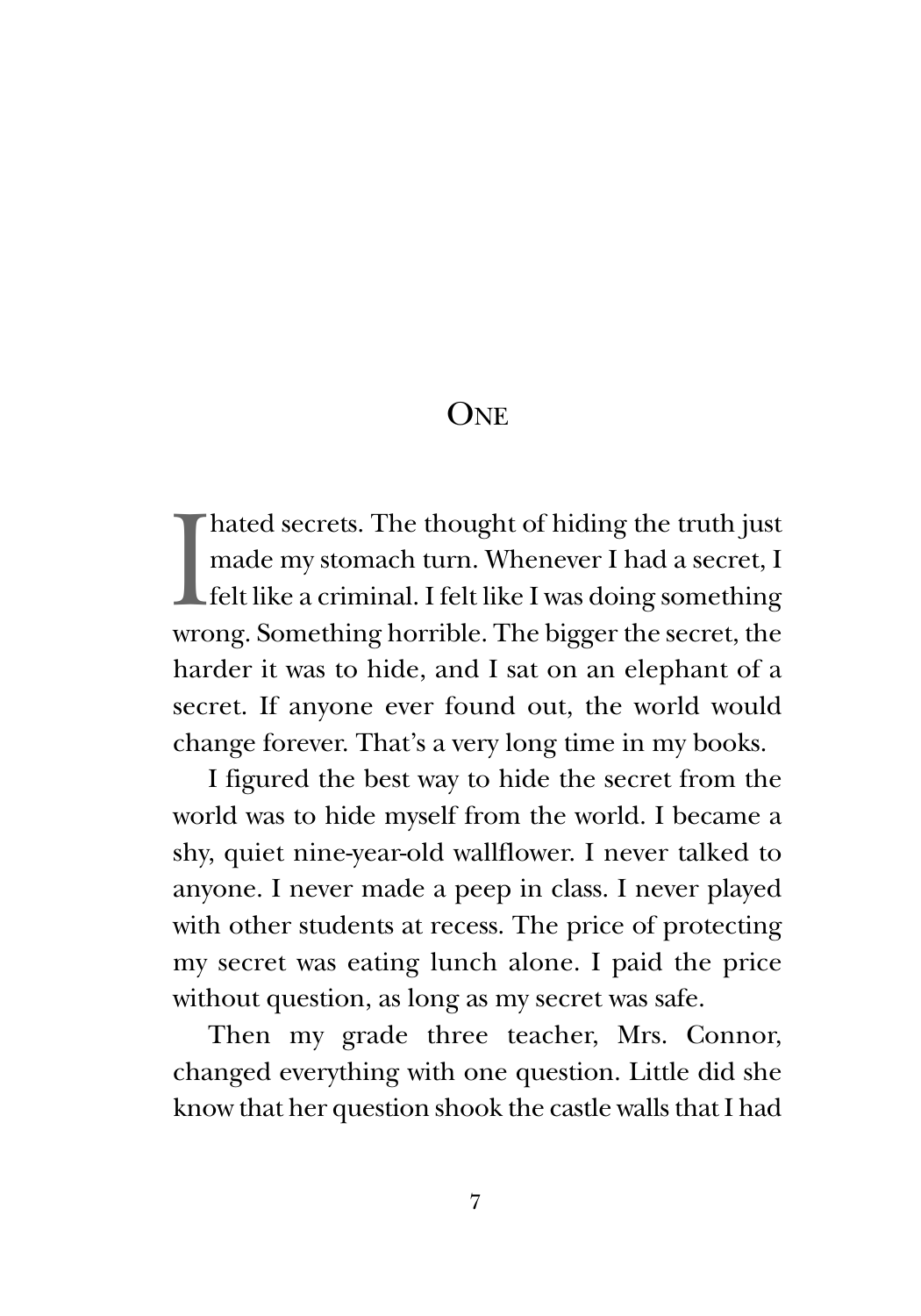built around the truth. The dark, terrible truth about me, Marty Chan.

Mrs. Connor had asked the entire class, "What is the meaning of the word alienate?"

She adjusted her black glasses on the bridge of her hawk-like nose and scanned the classroom for someone to answer. If I looked at Mrs. Connor, she'd think that I wanted to answer. If I put my head down she'd assume that I didn't know, and she would ask me out of spite. I wished I could turn invisible, but I hadn't learned how to do that yet. Instead I stared in her general direction without making eye contact. I looked like I was trying to stare at the noon-day sun. I hoped my off-centre, squinty gaze would convince Mrs. Connor to pass me over. I did not want to answer her question.

I knew the meaning of the word, but I didn't want everyone else to know that I knew. "Alienate" was something you did to make everyone mad at you. I remembered the definition by breaking the word in half and adding an "h" to the second part — "aliens" were "hated."

If I answered right, I would alienate my classmates. They would give me strange looks, like they did when I first showed up at school. They would make up stories about the weird Marty. They would hound me and try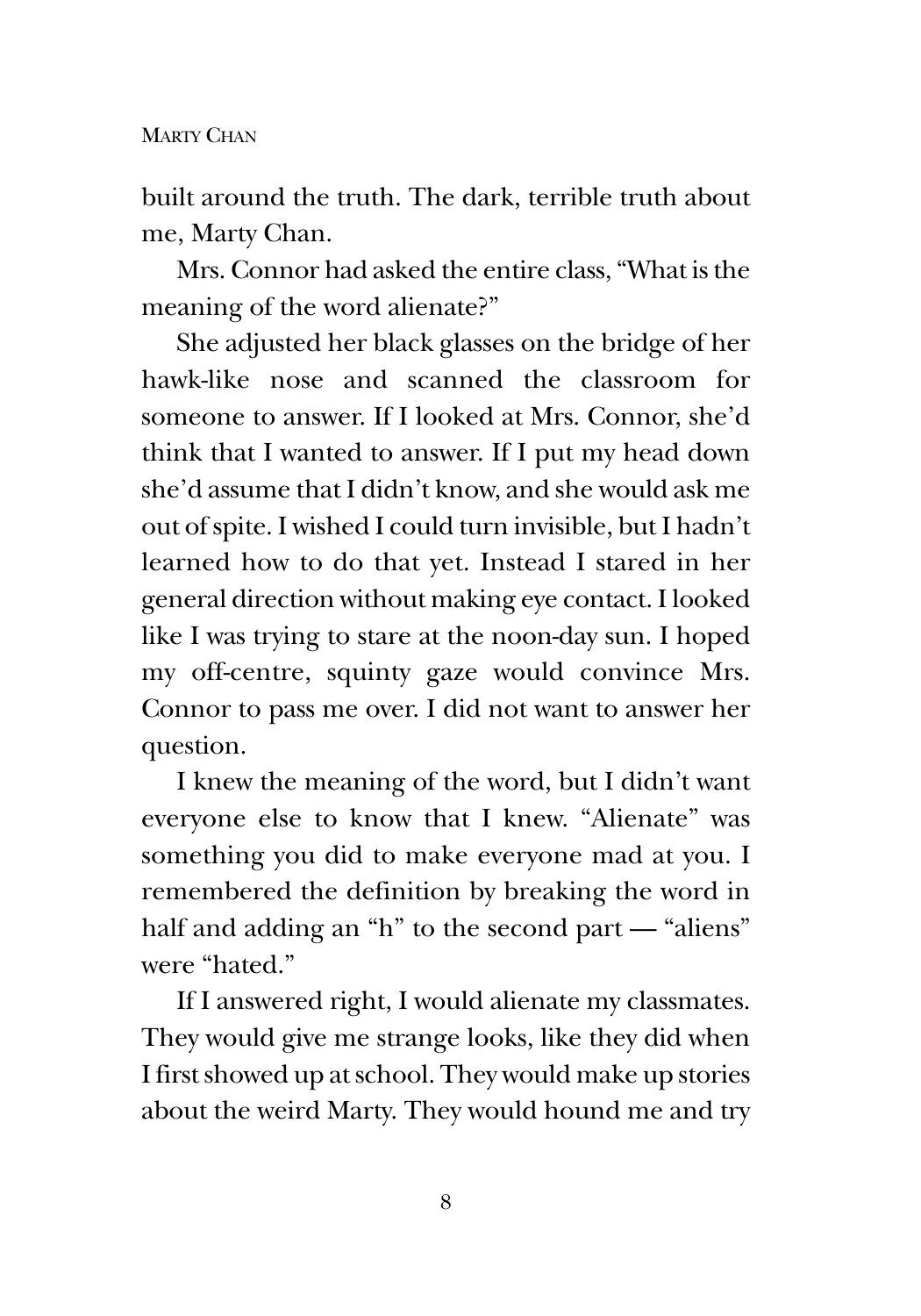to learn how I knew answers to Mrs. Connor's impossible questions. Eventually, they would discover my dark secret.

Mrs. Connor singled me out. "Marty, you know the answer, don't you?"

Everyone turned and looked. I turned into a bar magnet and my classmates became iron filings. I couldn't shake off their curious looks.

"Well," my teacher demanded.

Mrs. Connor was the toughest person in the entire school. She dished out detentions faster than you could blink. She sent kids to the principal for chewing gum in class. She yelled at people for even thinking about doing something bad.

One time she made Eric Johnson eat an entire bar of soap because he said something that sounded like a swear. Since then, no one ever stretched their mouth wide open with their index fingers and said "I was born on pirate ship." You did not want to make Mrs. Connor mad, so when she asked you a question, you had better say something to please her.

I looked into the narrow eyes of my teacher and stammered the answer: "Alienate is a verb that means to make someone unfriendly or hostile."

"Correct," she said.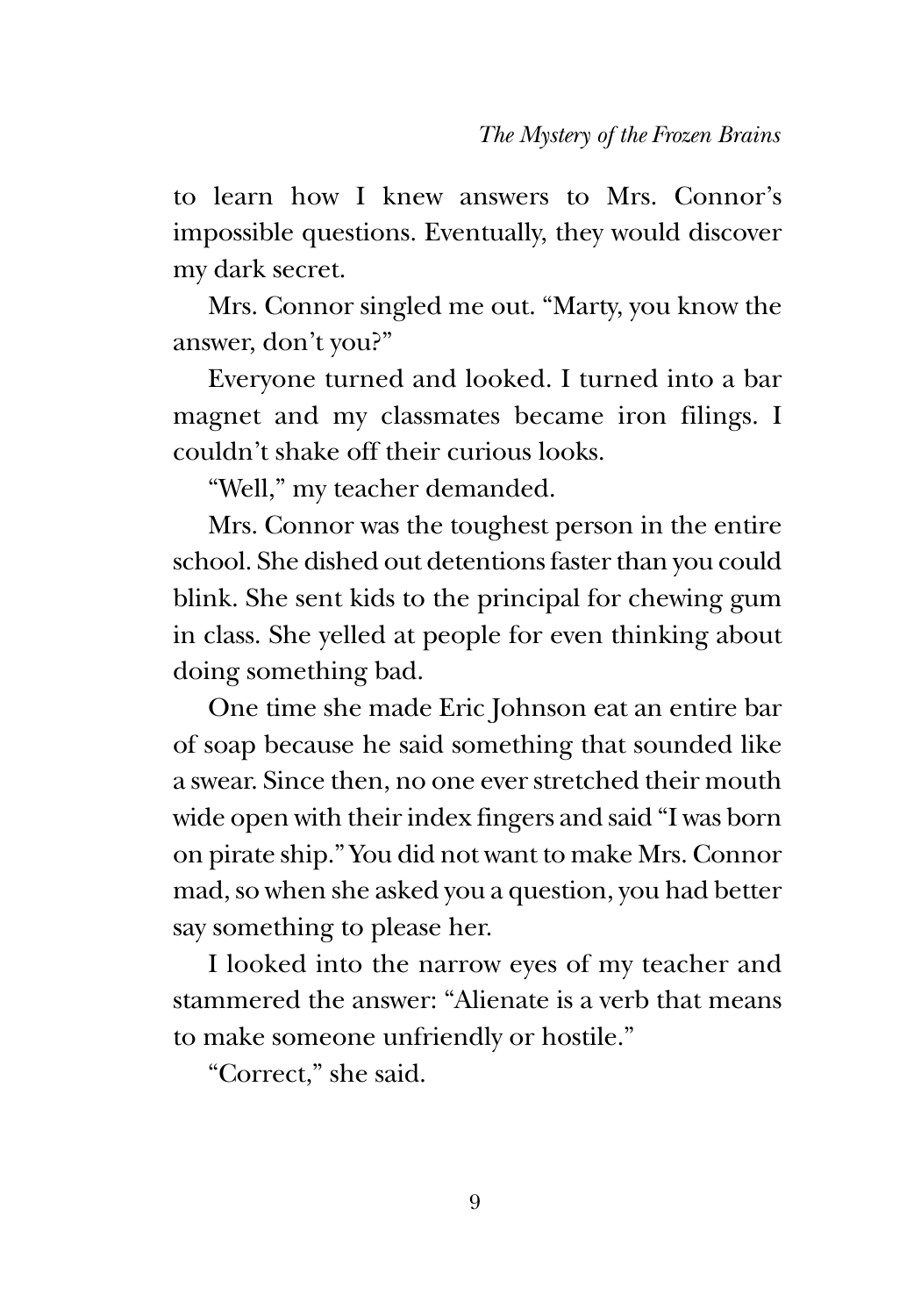MARTY CHAN

The other kids were shocked that I had said something. They were even more shocked that I knew the answer. I felt my face burn from their probing stares.

Trina Brewster muttered "Smarty-Marty" and giggled.

The most popular girl in class, Trina was pretty, smart, and she wore cool clothes. Her dad owned the only swimming pool in Bouvier — my home town. Everyone wanted to be in Trina's good books, so when she started making fun of me, the others went along. They whispered Trina's new nickname for me and other unkind words.

Mrs. Connor growled, "Did I say you could talk?"

Dead silence. Everyone looked down. If Mrs. Connor wanted us to be quiet, she would ask a question. Normally people threw out questions to get other people to talk, but Mrs. Connor used questions to shut people up. She scanned the church mousequiet room with her owl eyes, poised to swoop on anyone who dared to squeak.

"You can spend the rest of the class reading chapter eight in your textbooks," she said.

She walked to the white board at the head of class. Behind her back, Trina screwed up her face and pretended to be Mrs. Connor. She wagged her finger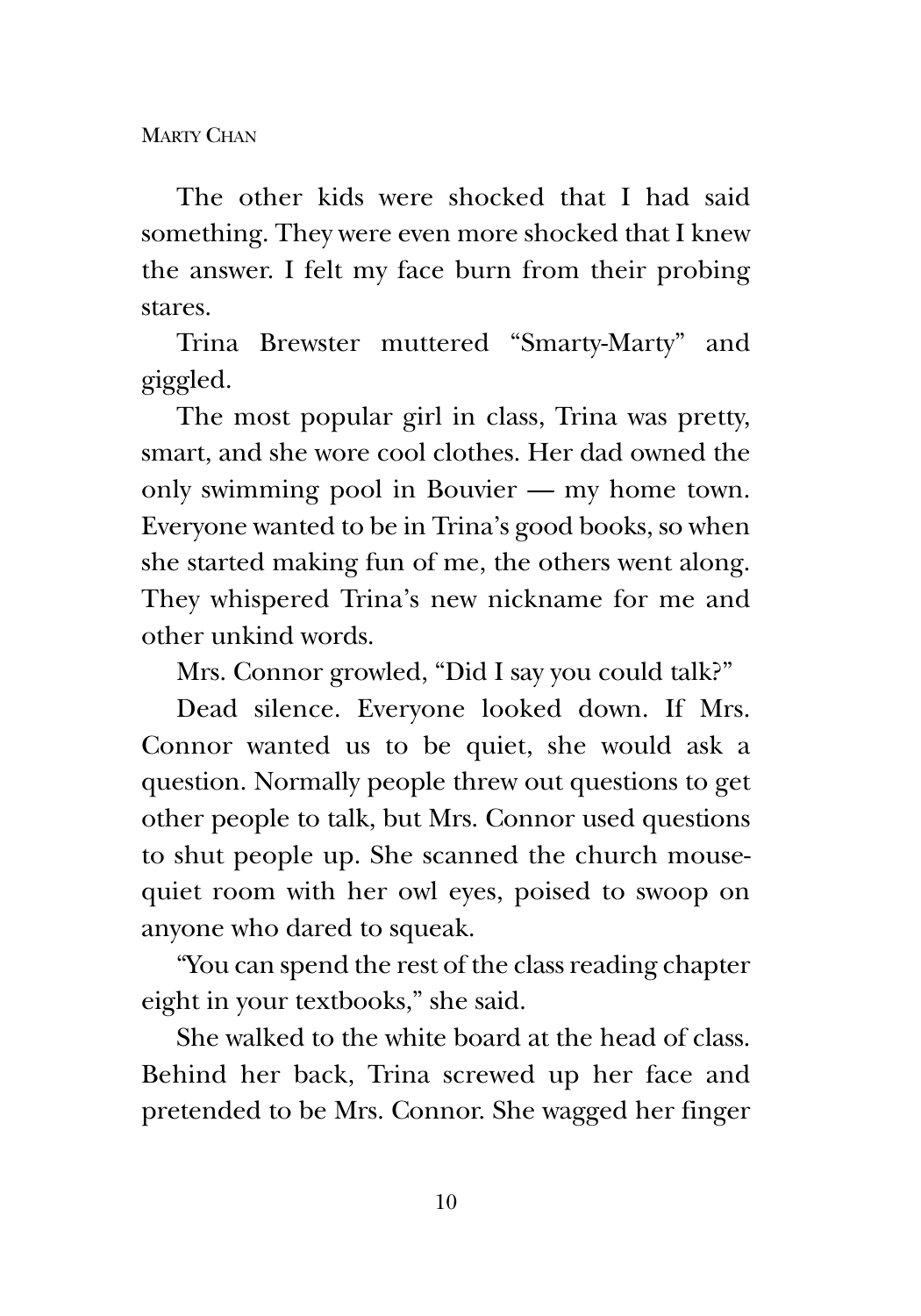at Eric Johnson and mouthed our teacher's last instruction to the class.

"That means silent reading, Miss Brewster," barked Mrs. Connor.

Our teacher had eyes in the back of her head, and she could hear better than a dog. She knew everything that happened in her class. If she knew that you had something to hide, she just kept picking on you until you gave up the secret.

Suddenly, Mrs. Connor looked at me and asked. "Why isn't your book open?"

Around me, everyone else had stuck their noses into their books. There were a hundred things I could have done. I could have opened my book and pretended to read. But Mrs. Connor had caught me off guard. I felt like she had just lobbed me a baseball. The right thing to do was to relax and catch it. But my hands had turned into pats of butter and I couldn't field the ball. All I could do was watch it fall on the ground.

"I'm done," I said.

Everyone gawked at me.

"Then read the next chapter," Mrs. Connor said.

"I'm done that one too," I said. Why couldn't I just shut up?

"Then keep reading, Marty."

"I'm done the whole book."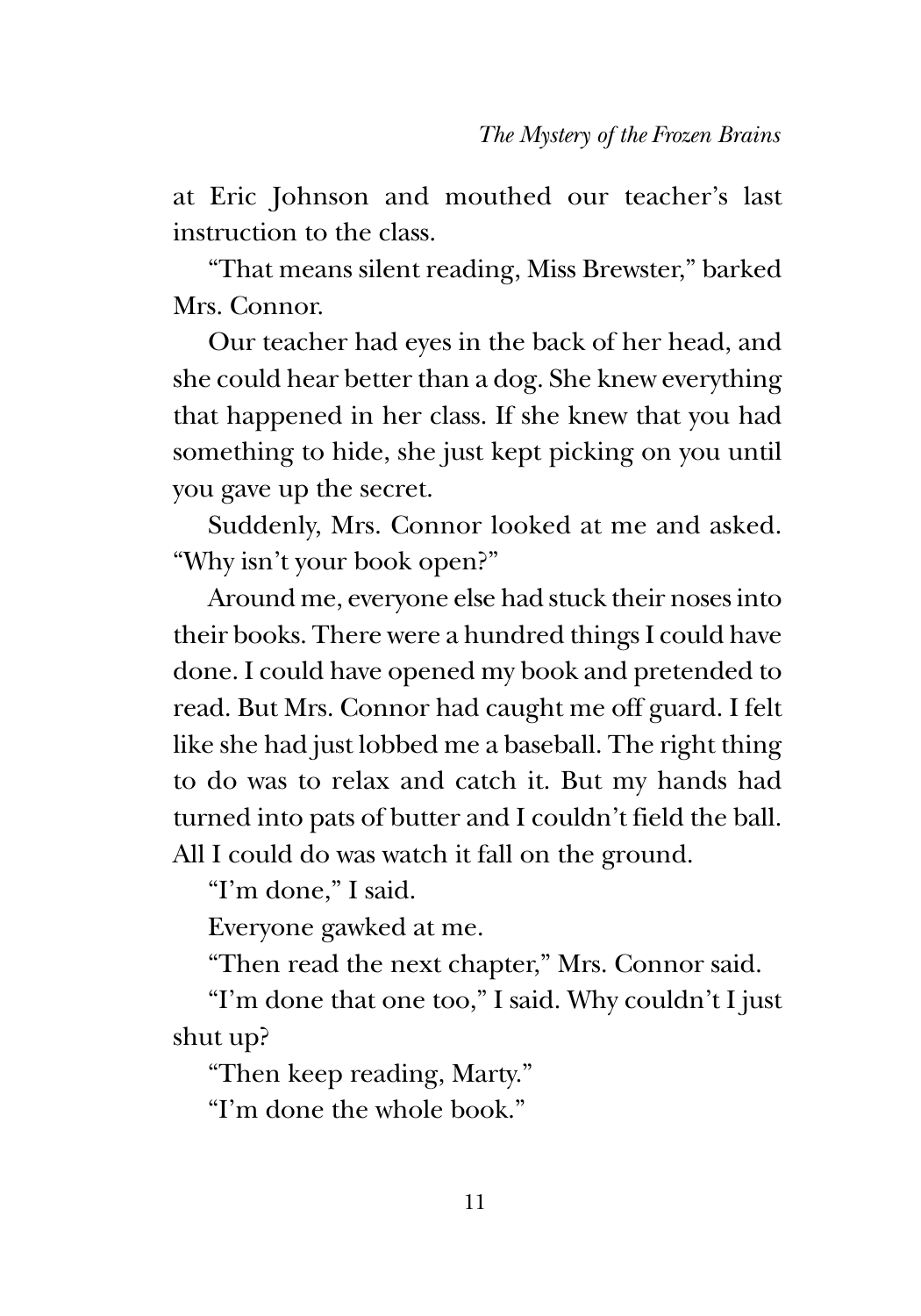MARTY CHAN

"Everything?"

I nodded. Around me, the kids muttered. I wished I could turn back time, but I hadn't learned how to do that yet. Whispered questions flew around the room. Everyone wondered how I could read so fast. Rumours would be close behind. The teasing would begin all over again.

Frustrated by her noisy students, Mrs. Connor decided to get rid of the cause. She turned to me and ordered, "Go to the storage room and do some free reading."

"But I'm done," I said.

"Read anything you want. Anything you haven't read yet. Go. Now!"

I yanked my Hardy Boys detective novel from the inside of my desk and got up.

Trina whispered, "He's not normal. He's a freak-azoid."

Everyone muttered in agreement. I bolted out of the room as fast as I could. My secret was no longer safe. I stomped into the hall, swung the classroom door shut. Then I stormed toward the storage room and shoved the door open.

"Ouch! Watch it," yelped a boy on the other side of the door. He straightened his red and blue Montreal Canadiens hockey jersey as he glared at me.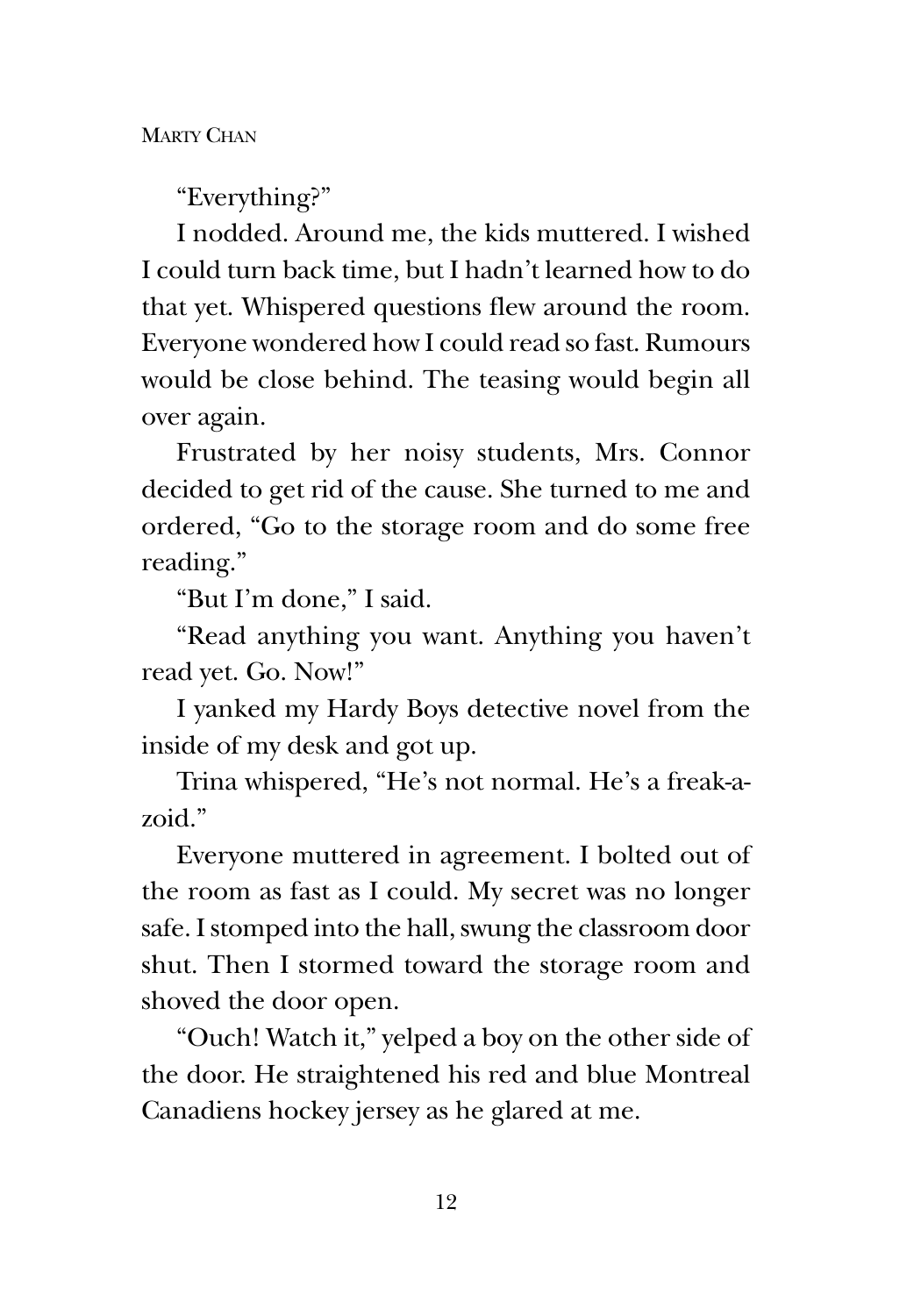"I'm sorry," I said. "I didn't think anyone was in here."

"You dumb monkey butt," he said.

"Does it hurt?" I asked.

"Duh!" He rubbed his arm where the door had hit him and flinched.

"If it hurts when you touch it, don't touch it," I advised.

He pulled his straight brown hair out of his eyes and sneered, "It wouldn't hurt if you didn't push the door into me. Stupid Anglais."

I had heard that word before. The French kids called the English kids that, and they never said it with a smile. Anglais was not a compliment.

The French-Canadian students went to classes on the north side of my school, while my English-Canadian classmates studied on the south side. No one knew what happened on either side of the school. Rather than find out, people just made stuff up.

The English thought the French had magic powers that could turn people into frogs. The French believed the Anglais were cannibals that hungered for French meat. The only thing people knew for sure was that the French hated the Anglais, and the Anglais hated the French.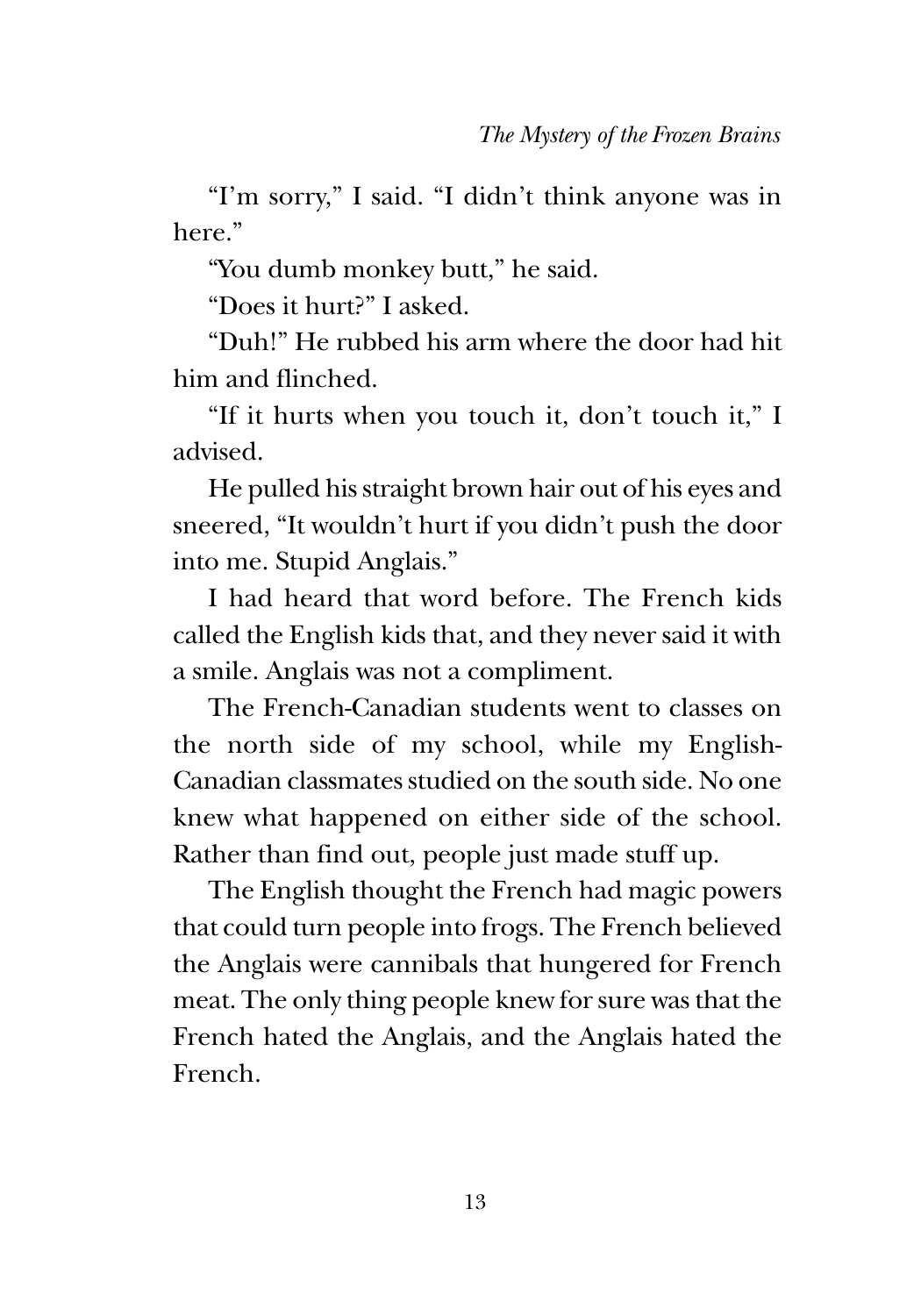## **MARTY CHAN**

Every noon hour and recess, the Anglais and the French turned the schoolyard into a war zone. In the fall they pelted each other with crab apples. In the spring they soaked each other by kicking puddle-water. Now, in the middle of winter, they stockpiled snowballs for battle.

I didn't belong to either side of the war. I looked different from everyone else. I had black hair, dark skin, and my eyes were narrow like almonds. As much as they disliked each other, the kids hated me more. They called me names that made my eyes burn with tears and my neck feel all tingly and hot. I didn't want to go to school with any of them, but because I couldn't speak French, my parents sent me to school with the Anglais.

This meant that the boy in the Montreal Canadiens jersey was an enemy. His arms looked like they were cut from stone. Mine looked like they had been fished out of a pot of cooked spaghetti. One of his thighs was as thick as my entire body. He swung the storage room door closed and cracked his gigantic knuckles. I backed away.

The tiny room offered no hiding place. Shelves filled with school supplies surrounded us. The window had chicken wire across it. My enemy stood in front of the only escape route. I ran behind the giant wooden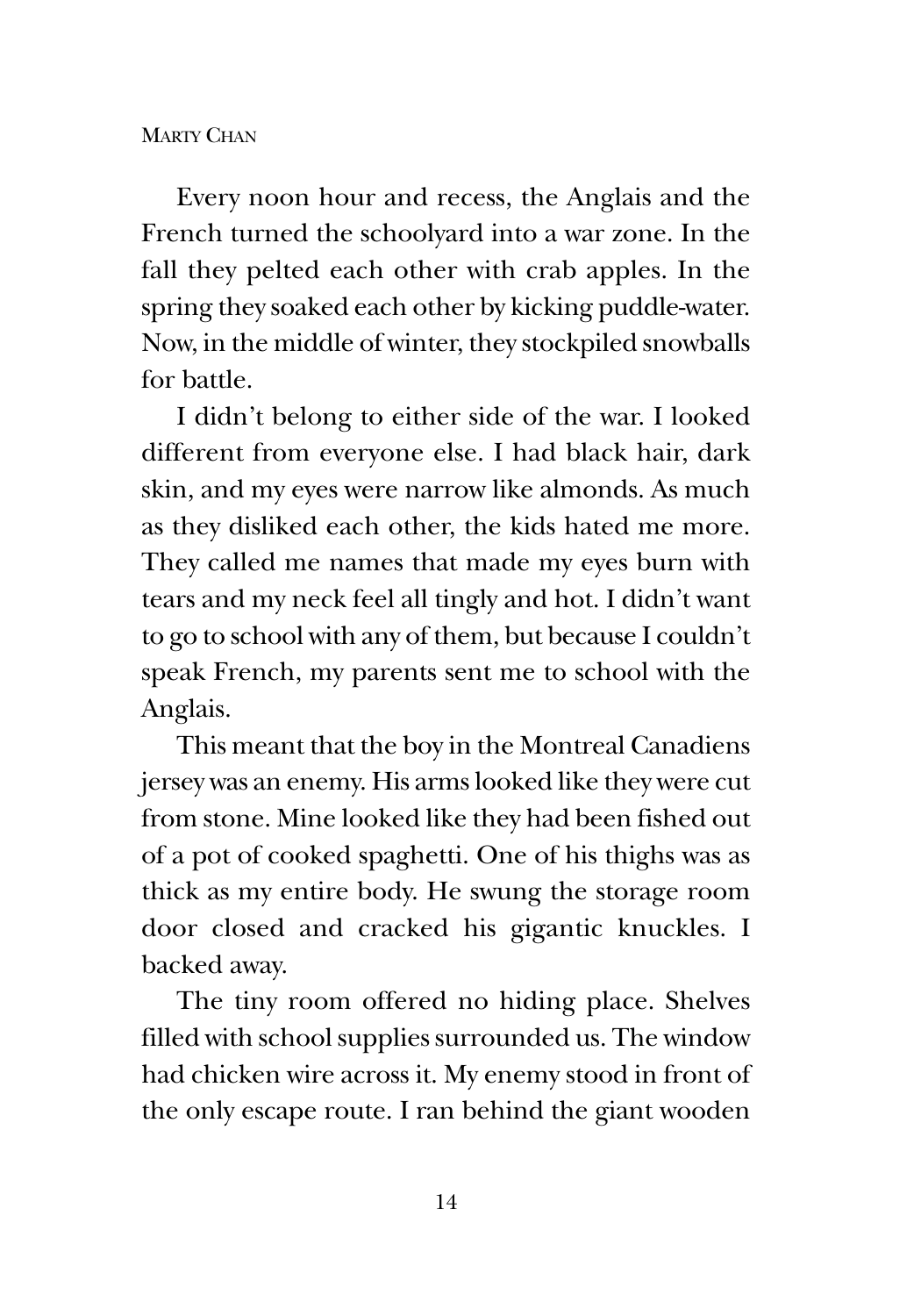table in the middle of the room, keeping him on the other side.

"Maybe we can work this out. We don't have to fight," I squeaked.

"Are you stupid?"

I smiled. Unlike my cruel classmates, this guy thought I was dumb.

"I'm gonna wipe that goofy grin off your face," he threatened.

He snatched a white board eraser from the shelf behind him and hurled it. I ducked. It bounced off the wall. He grabbed textbooks and lobbed them across the table. None of them hit me. For the first time I was glad to be scrawny. I picked up a book to return fire. But as I cocked my arm back, Mrs. Connor stormed into the storage room.

"I could hear you from across the hall," she yelled. What are you doing in here?"

"We weren't doing anything," my French foe mumbled, acting like a captured soldier.

"Would you like to explain this to the principal?"

For an instant, the French boy and I were brothersin-arms, pitted against a common enemy. Mrs. Connor had us in her sights, and her finger twitched on the trigger.